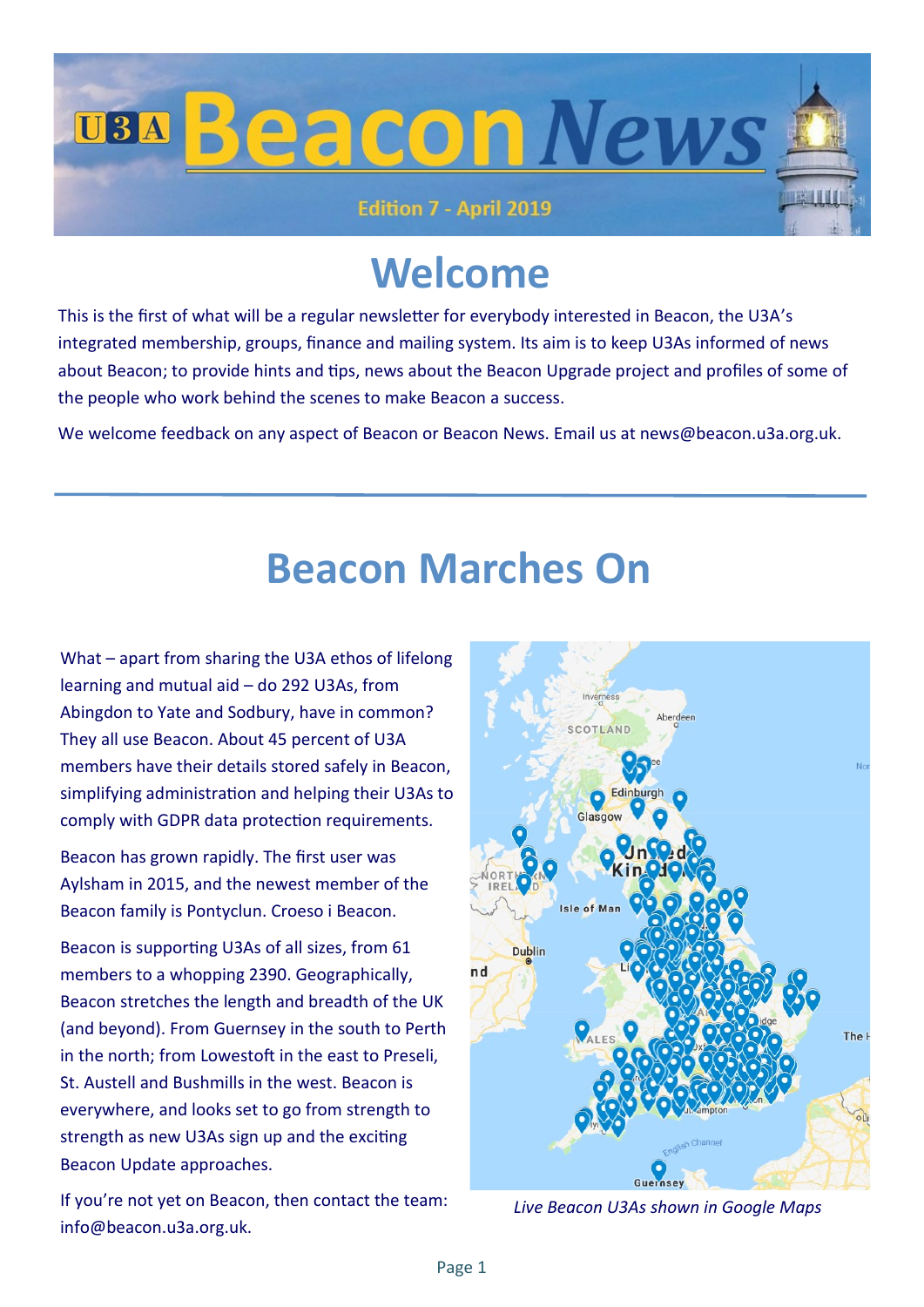

*The navigation bar of the new Beacon website at https://beacon.u3a.org.uk*

## **Beacon Website Up and Running**

At the top of this page you'll see the navigation bar and address of Beacon's new website. The website is a one stop shop containing everything a Beacon user, or somebody who'd thinking of joining the Beacon family, needs to know.

If you want to find out more about Beacon, get help, read about how other U3As are using Beacon or access the system itself then this will be the easiest way to do it.

The site is still a work in progress and will not be formally launched until April, but all U3A members are welcome to visit at https://beacon.u3a.org.uk. Let us know what you think at news@beacon.u3a.org.uk.

#### **Beacon Upgrade**

The Beacon Upgrade Working Group, the toplevel Third Age Trust committee responsible for Beacon Upgrade, has begun its task of ensuring that the Upgrade is delivered to U3As. In a message to U3As last month Sam Mauger, Chief Executive of the Third Age Trust, confirmed that the Trust intends that the upgrade will be in service from April next year.

The Working Group has used information provided by U3As from the survey that was sent out at the beginning of the year to identify several areas of U3A management that may be demanding. The group has now sent a second survey to gain more detail about what U3As need from the upgrade.

The group will report their progress regularly to U3As. If you'd like to contact them with your thoughts then you can do so by emailing Sam at [sam.mauger@u3a.org.uk.](mailto:sam.mauger@u3a.org.uk)



A Beacon user says … "*As a 'non-technical' person, I have found the system simple and straight-forward to use."* Kath Hird, Bishop's Stortford U3A

#### **New Training Guides**

The Beacon team is preparing new training materials for Beacon users.

First, there will be a series of 'how to' guides. Each will be short and will take you, step by step, through a common Beacon task. The first set of these, on using the membership list, are almost complete and will soon appear on the new website.

We hope to complement these guides with short videos, showing you exactly what to do to achieve common Beacon tasks.

Has your U3A prepared any training materials? We'd welcome any contributions to our knowledge base. Send them to news@beacon.u3a.org.uk.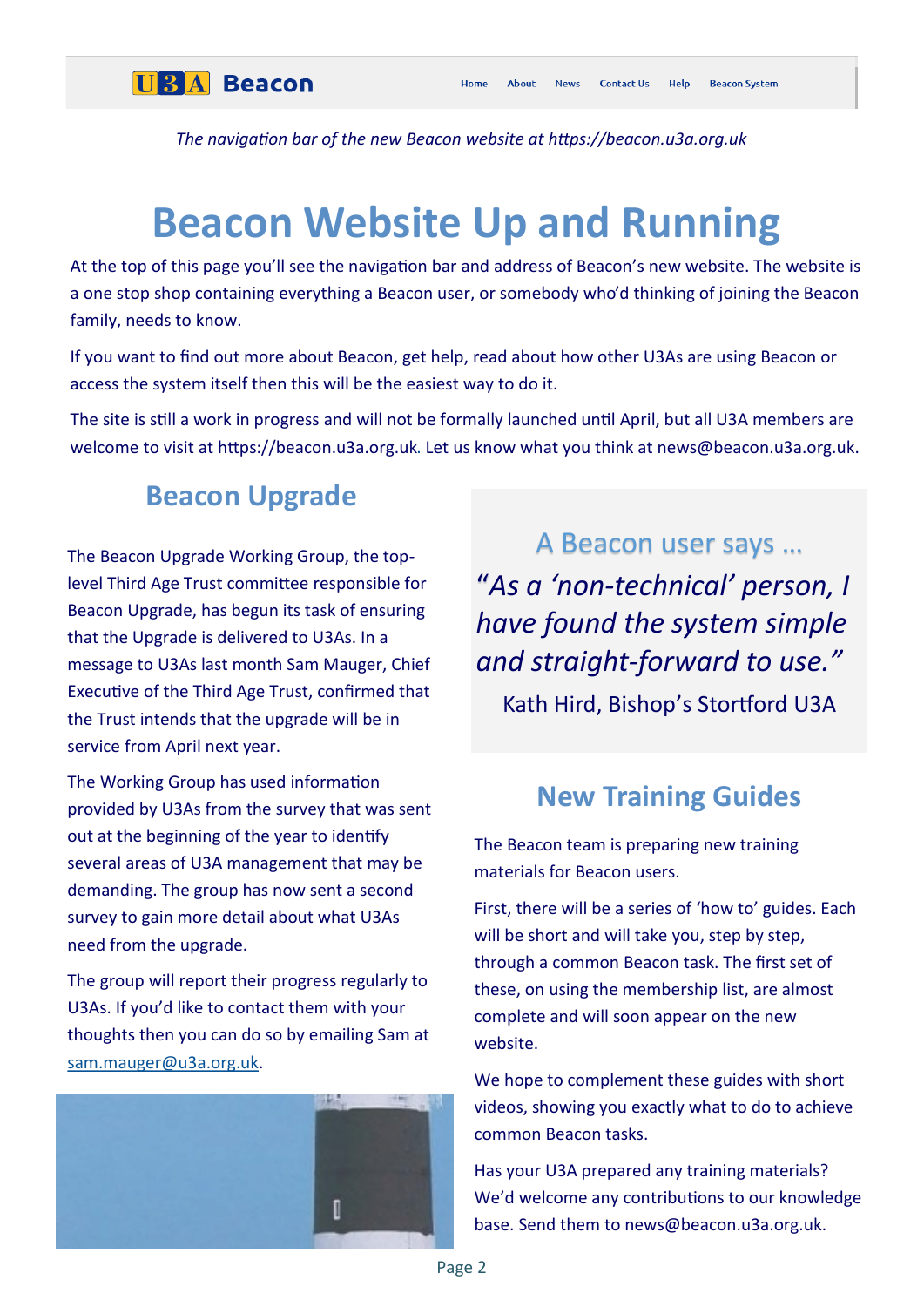# **Specifying Beacon Upgrade**

Beacon was designed and written by grass-roots U3As to meet their needs. Nearly 300 U3As now trust it with their administration. Only U3As know what they want from Beacon so U3As throughout the country are being invited to help shape the Beacon upgrade.

The first stages of this have already taken place, with the survey in December asking U3As general questions about how they run their organisation, and the recent survey adding detail to the information gathered. The next stage is to make use of the knowledge of members around the UK who have expertise in running their own U3A.

Most of the work will be done by a series of sub groups formed from volunteers from all over the country. The organisation of the sub groups has not been announced but there are likely to be functional teams (e.g. Membership, Finance) arranged into geographical regions.

Frank Bailey, Beacon Team Support Lead, is heading up the specification process and has written to those U3A members who have volunteered to help with the specification. He passed on a message of thanks from Sam Mauger and explained how the specification process will work. The starting point will be a description of the existing Beacon system, because we know that it gets the job done. This will be enhanced by considering the results of the surveys. The Sub groups will then consider the specification in the light of their U3A and Beacon experience, refine the requirements and set priorities.

The output of the sub groups will be collated and then returned to them for final review before being used to write the tender documents. Some time later the sub groups will evaluate the responses received from bidders.

It's not too late to volunteer. If you have knowledge or skills that could help the Beacon Upgrade project, either by serving on a specification sub group of in any other way, then please get in touch with Frank at [frank.bailey@beacon.u3a.org.uk.](mailto:frank.bailey@beacon.u3a.org.uk)

### **Demo Site Improvements**

The Beacon demonstration suite is a useful tool, letting U3As see for themselves how Beacon can help them. But the shared demo site has slightly restricted what tests a U3A can perform when evaluating the system, as all data on the site is shared.

Individualised demonstration systems are now

available to U3As evaluating Beacon. The data visible to them is for their use alone, to evaluate the functionality safe in the knowledge that their testing cannot affect another U3A, and other U3As can't inconvenience them.

To request a demo site contact info@beacon.u3a.org.uk